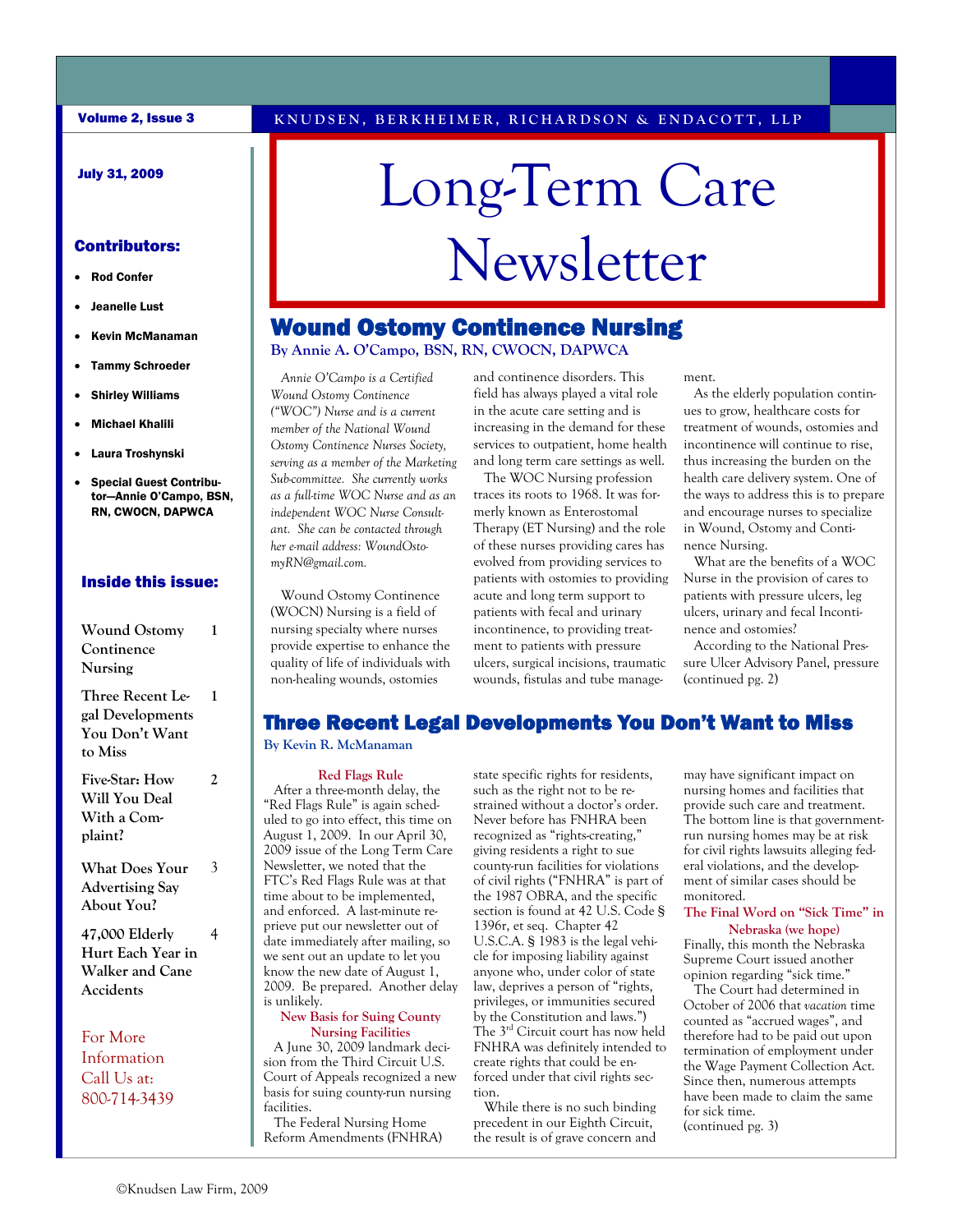### Long-Term Care Newsletter

#### Page 2



On August 19, 1988, President Ronald Reagan declared August 21st Senior Citizen's Day

#### WOC Nursing **(continued from pg. 1)**

 ulcer prevalence in long term care facilities is at 28%, home care at 29% and acute care hospitals at 17%. It costs as much as \$50,000 to heal or repair a pressure ulcer. It has been reported that there are at least 60,000 deaths each year that are associated with pressure ulcers. A facility that has access to a WOC Nurse can benefit from the specialized education and clinical skills that can be provided in preventing and reducing pressure ulcers. WOC nurses develop plans of care to address patient, family and facility staff education, where treatment recommendations are research-based, cost effective and individualized.

 The WOCN Society reported that 50% of the 1.5 million residents of nursing home facilities are incontinent of urine, with 30% incontinent both of urine and stool. It is estimated that 27% of residents that are continent upon

admission to a long term care facility will become incontinent in one year. Incontinence management is estimated at \$3,600 annually per individual. WOC Nurses play a vital role in eliminating premature admission to long term care facilities by providing low cost, non-invasive treatment modalities and restoration of continence through patient and family education regarding measures to effectively manage incontinence in a home care or an outpatient setting.

 The United Ostomy Association reported that there are 750,000 to 1 million individuals in the US and Canada with an ostomy. It has been reported that there are 70,000 new ostomy surgeries performed every year. WOC nurses' involvement in the care of ostomy patients starts even before their ostomy surgeries. WOC nurses help prepare individuals undergoing surgery thru stoma site marking. After surgery, they promote independence in self cares and efficient utilization of ostomy products, assisting in control of odor, and containment of urine or stool and promote quality of life by protecting against skin breakdown. Follow up care to promote rehabilitation and problem identification regarding ostomy cares is addressed. Patient and family education is incorporated into the individual's lifestyle.

 WOC Nurses play an important role in the medical field. The National Wound Ostomy and Continence Nurses Week will be on April  $12^{th}$  to April  $18^{th}$  which is an ideal time for members of the health care industry to learn about WOC Nursing. For more information, visit www.wocn.org.

#### Five-Star: How Will You Deal with a Complaint Now? **By Tammy Schroeder**



 The Center for Medicare & Medicaid Services (CMS) touts the Five-Star Quality Rating System as a great source for the public to gather information on nursing homes. But there are some experts out there that believe that the system could soon be used in considering licensure or certificate-of-need determinations, maybe even affecting the availability and affordability of liability insurance.

 For the most part, professional medical societies support incentive programs to improve the quality of care. Many, though, have concerns over the validity of the Five-Star system's quality indicators. Why? Because Five-Star for the most part relies on the survey and certification system which has its own flaws. How so? For one, facilities may end up with a survey team that doesn't have adequate knowledge of the regulations and thus will give a subjective interpretation which

can often result in false determinations. Other times, facilities may have surveyors who lack adequate skills and/or character traits that are necessary to be objective when examining facts and searching for the truth in order to bring about the right results.

 It is also possible that a complaint comes about due to the less than conscionable motives of the complainant or others involved, which can be hard to detect unless you are trained and skilled at interrogation. And finally, it is not uncommon for a surveyor to approach the situation with the mindset that they are judge and jury, leading to bias or prejudice which taints their perspective and leads to conclusions about what actually happened and whether discipline is warranted.

 All of this is amplified in the complaint investigation when ambiguous terms such as "neglect" and "abuse" are irresponsibly thrown

around. It is little wonder then, that when you combine regulatory ambiguities with the limitations of our survey system many facilities and their staffs are wrongly accused and improperly disciplined. These false determinations lead to poor ratings, disciplinary actions that can be anything from warnings to license revocation, long-term care and corporate negligence claims, employee lawsuits and even in some cases, criminal indictments.

 Yes, a facility can appeal the Five-Star rating it receives but there is no guarantee that the state survey agency will reconsider, and there is no process to ensure the state survey agency will review the ratings and offer an unbiased assessment. A deficiency finding that is appealed will remain a part of the rating until it is reversed, which could take months or in some cases, years and by then the damage is done. To

(continued pg. 3)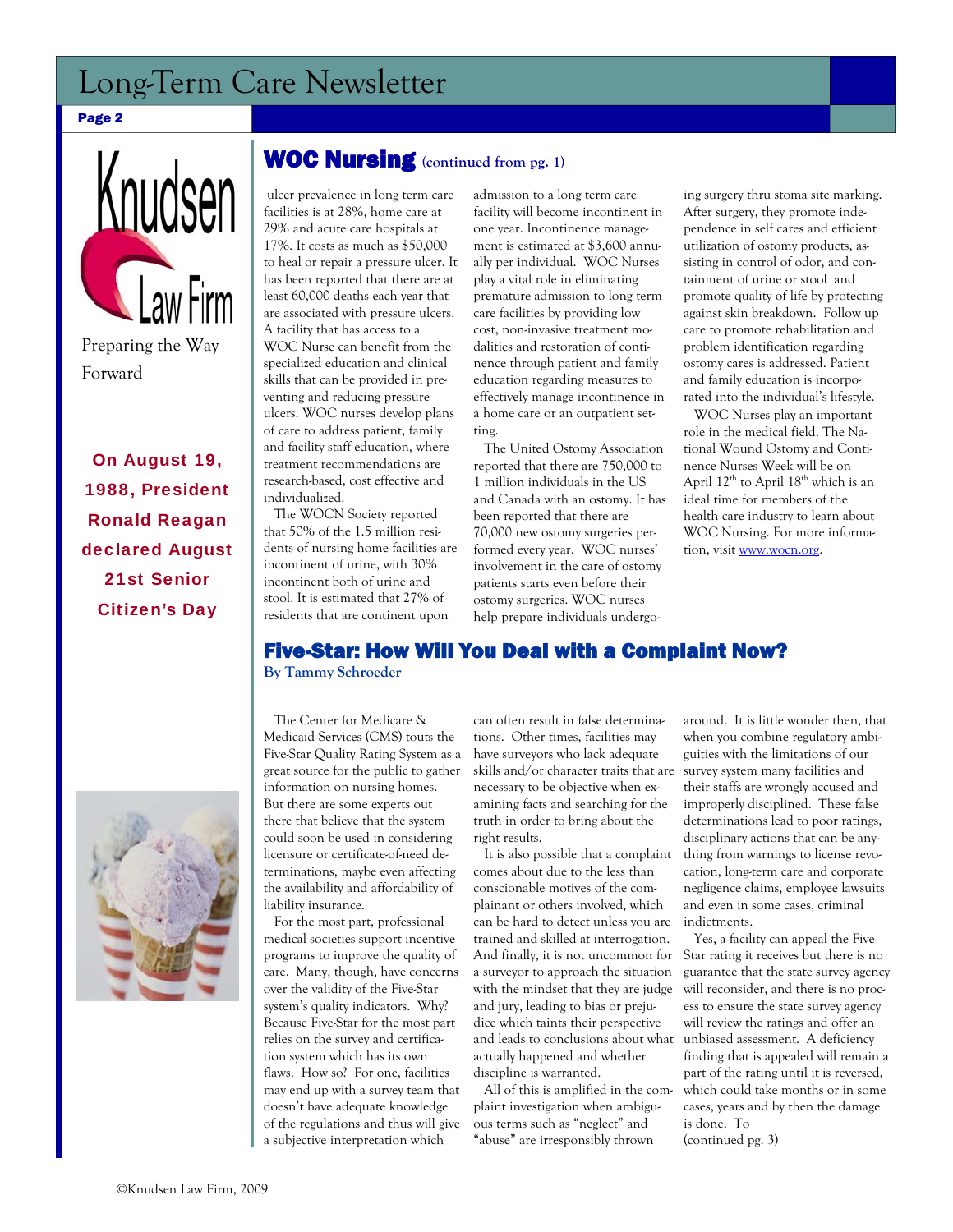## Volume 2, Issue 3

#### Page 3

#### **Five-Star** (continued from pg. 2)

make things worse, facilities initially weren't allowed to view or dispute the inaccurate information prior to it being published and given to news outlets.

 So what does this mean for you? Well, probably you've already become more aware of and placed greater emphasis on your state survey. It will be necessary to take a pro-active approach to ensuring you are not a victim of a flawed system. Facility administrators should determine if they are equipped with the necessary skills to investigate and examine sources of facts when it comes to complaint investigations, that way they can make sure that the truth is stressed to the surveyors and correctly applied to the regulations.

 It is also important to be able to identify and navigate through the possible conflicts of interest that can arise between staff, administration and the facility directors

and officers. In order to mitigate their risk, facility administrators may want to consider bringing in experienced litigators to take the lead on complaint investigations



#### Legal Developments (continued from pg. 1)

The Nebraska Unicameral even responded with an amendment to the Wage Payment Collection Act specifying that all types of time-off, other than vacation time, need not be paid out upon termination unless there was an agreement otherwise.

 Two claimants have been to the Supreme Court seeking, in the first case, to be paid out for sick leave after 47 years of employment with an insurance company, and in the second case to be paid out sick leave time after 32 years with the State of Nebraska. See, Loves v. World Ins. Co., 276 Neb. 936, 758 N.W.2d 640 (2008), modified 277 Neb. 359 (March 2009), and Sack v. Castillo, 278 Neb. 156,

\_\_\_ N.W.2d\_\_\_ (July 17, 2009). Both times the Supreme Court denied relief to the employees, with the conclusion that the Wage Payment Collection Act, before or after amendment, does not prohibit an employer from providing

a sick benefit which may be used only in the event of illness or injury and which has no monetary value upon termination of employment. Moreover, public employees have no property interest in accrued sick time

 In both cases, the employment policies clearly expressed this fact about sick time, in the first case via the private employer's employee handbook, and in the second case via state statute. **The lesson is clear: both public and private employers should examine and verify that their rules and policies all express that sick time benefits may only be used in the event of sickness or injury and have no monetary value upon termination of employment.** 

#### What Does Your Advertising Say About You?

#### **By Jeanelle R. Lust**

 One of the hottest trends in nursing home litigation has been changing poor-care negligence cases into commercial, large-scale consumer fraud cases. The bases of these claims all hinge on marketing material produced by the nursing home. This series of articles will discuss various claims that may be possible based on false, misleading or inaccurate statements made about a particular facility.

 First, some marketing professionals are under the misimpression that statements made as an opinion or as "puffery" cannot be actionable; statements like "in my opinion this facility offers the best wound care in the county" could result in liability under the right circumstances.

 An example of vague statements being actionable was decided by the Nebraska Supreme Court in *Henderson v. Forman,* 231 Neb. 440, 436 N.W.2d 526 (1989). The case arose out of the purchase of the Candlelight Inn in Scottsbluff. The buyer contended the seller had told him the roof was "in good shape," "there were no problems" and a drainage system would keep moisture out of the basement, but after the purchase, design defects in the roof and the drainage system resulted in serious water problems. The Nebraska Supreme Court held that the seller's statements that the roof was "in good shape" and the drains would keep the basement dry could be actionable. The court stated:

[I]n this case the statement was more than a guess. Forman said the roof "*was in good shape* [and] *there were no problems,*" and this in the face of his knowledge that one of the roofing experts had said that the roof needed replacing. (Emphasis supplied.)

*Id.* at 448, 436 N.W.2d at 432. The court found the seller's statements about the drainage system keeping water out of the basement were in a "similar category"; he had said the drainage system would protect the basement from excessive moisture, which was false. Under these circumstances, the statements could be actionable.

National Assisted Living Week is September 13—19